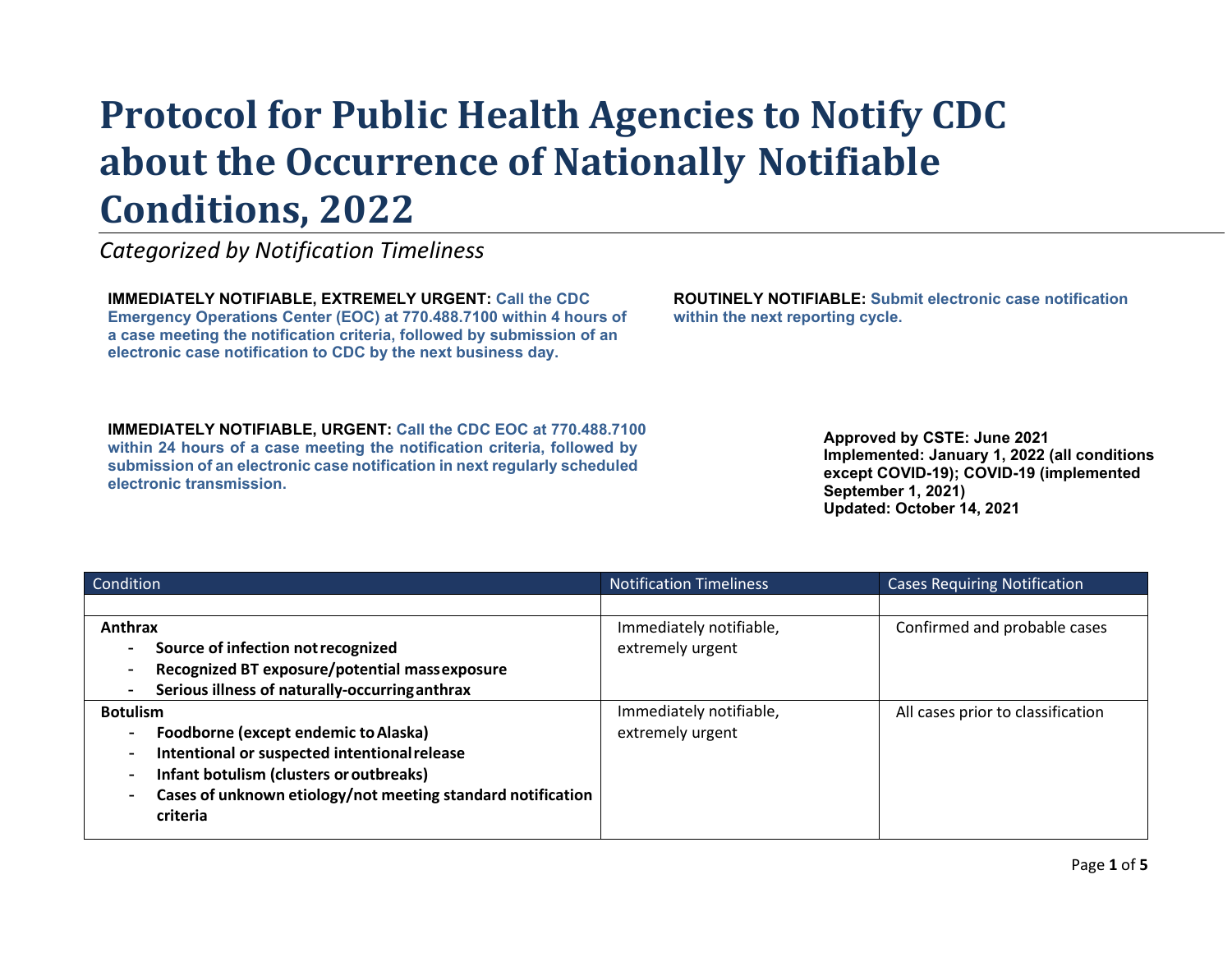| Plague                                                    | Immediately notifiable,        | All cases prior to classification |
|-----------------------------------------------------------|--------------------------------|-----------------------------------|
| <b>Suspected intentional release</b>                      | extremely urgent               |                                   |
| <b>Paralytic poliomyelitis</b>                            | Immediately notifiable,        | Confirmed cases                   |
|                                                           | extremely urgent               |                                   |
| <b>SARS-associated coronavirus</b>                        | Immediately notifiable,        | All cases prior to classification |
|                                                           | extremely urgent               |                                   |
| <b>Smallpox</b>                                           | Immediately notifiable,        | Confirmed and probable cases      |
|                                                           | extremely urgent               |                                   |
| <b>Tularemia</b>                                          | Immediately notifiable,        | Confirmed, probable, and          |
| <b>Suspected intentional release</b>                      | extremely urgent               | suspected cases                   |
| Viral hemorrhagic fevers <sup>1</sup>                     | Immediately notifiable,        | Confirmed and suspected cases     |
| Suspected intentional release for suspected and confirmed | extremely urgent               |                                   |
| cases                                                     |                                |                                   |
| <b>Anthrax</b>                                            | Immediately notifiable, urgent | Confirmed and probable cases      |
| Naturally-occurring or occupational, responding to        |                                |                                   |
| treatment                                                 |                                |                                   |
| <b>Brucellosis</b>                                        | Immediately notifiable, urgent | Confirmed and probable cases      |
| Multiple cases, temporally/spatiallyclustered             |                                |                                   |
| Coronavirus Disease 2019 (COVID-19)                       | Immediately notifiable, urgent | Confirmed and probable cases      |
| <b>Diphtheria</b>                                         | Immediately notifiable, urgent | Confirmed cases                   |
| <b>Novel influenza A virus infection</b>                  | Immediately notifiable, urgent | Confirmed cases                   |
| <b>Measles</b>                                            | Immediately notifiable, urgent | Confirmed cases                   |
| Poliovirus infection, nonparalytic                        | Immediately notifiable, urgent | Confirmed cases                   |
| Rabies, animal                                            | Immediately notifiable, urgent | Confirmed cases                   |
| Imported from outside continental US within past 60days   |                                |                                   |
| Rabies, human                                             | Immediately notifiable, urgent | Confirmed cases                   |
| Rubella                                                   | Immediately notifiable, urgent | Confirmed cases                   |
| Viral hemorrhagic fevers <sup>1</sup>                     | Immediately notifiable, urgent | Confirmed and suspected cases     |
| All suspected and confirmed cases other than suspected    |                                |                                   |
| intentional                                               |                                |                                   |
| <b>Yellow Fever</b>                                       | Routinely notifiable           | Confirmed and probable cases      |
| <b>Anaplasmosis</b>                                       | Routinely notifiable           | Confirmed and probable cases      |
| Arboviral diseases <sup>2</sup>                           | Routinely notifiable           | Confirmed and probable cases      |
| <b>Babesiosis</b>                                         | Routinely notifiable           | Confirmed and probable cases      |
| <b>Botulism</b>                                           | Routinely notifiable           | All cases prior to classification |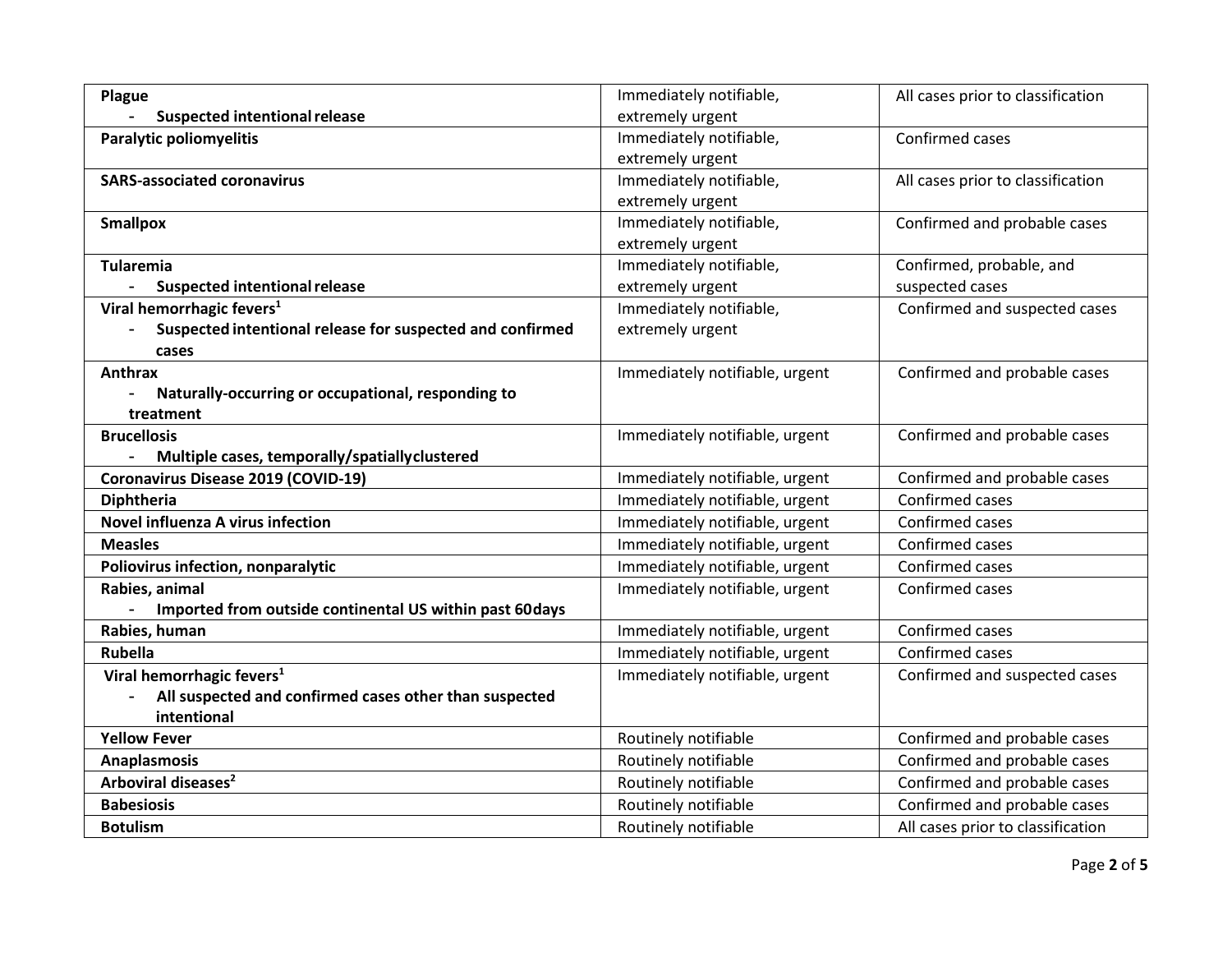| Infant, sporadic cases<br>$\blacksquare$                   |                      |                                   |
|------------------------------------------------------------|----------------------|-----------------------------------|
| Wound, sporadic cases                                      |                      |                                   |
| <b>Brucellosis</b>                                         | Routinely notifiable | Confirmed and probable cases      |
| Cases not temporally/spatially clustered<br>$\blacksquare$ |                      |                                   |
| Campylobacteriosis                                         | Routinely notifiable | Confirmed and probable cases      |
| Cancer <sup>3</sup>                                        | Routinely notifiable | Confirmed cases <sup>3</sup>      |
| Candida auris, clinical                                    | Routinely notifiable | Confirmed and probable cases      |
| Carbapenemase-producing carbapenem-resistant               | Routinely notifiable | Confirmed cases                   |
| <b>Enterobacteriaceae (CP-CRE)</b>                         |                      |                                   |
| Chancroid                                                  | Routinely notifiable | Confirmed and probable cases      |
| Chlamydia trachomatis infection                            | Routinely notifiable | Confirmed cases                   |
| Coccidioidomycosis                                         | Routinely notifiable | Confirmed cases                   |
| Cryptosporidiosis                                          | Routinely notifiable | Confirmed and probable cases      |
| <b>Cyclosporiasis</b>                                      | Routinely notifiable | Confirmed and probable cases      |
| Dengue virus infections <sup>4</sup>                       | Routinely notifiable | Confirmed, probable, and          |
|                                                            |                      | suspected cases                   |
| <b>Ehrlichiosis</b>                                        | Routinely notifiable | Confirmed and probable cases      |
| Escherichia coli, Shiga toxin-producing (STEC)             | Routinely notifiable | Confirmed and probable cases      |
| <b>Foodborne disease outbreaks</b>                         | Routinely notifiable | Confirmed outbreaks <sup>5</sup>  |
| <b>Giardiasis</b>                                          | Routinely notifiable | Confirmed and probable cases      |
| Gonorrhea                                                  | Routinely notifiable | Confirmed and probable cases      |
| Haemophilus influenzae, invasive disease                   | Routinely notifiable | All cases prior to classification |
| Hansen's disease                                           | Routinely notifiable | Confirmed cases                   |
| Hantavirus pulmonary syndrome                              | Routinely notifiable | Confirmed cases                   |
| Hemolytic uremic syndrome, post-diarrheal                  | Routinely notifiable | Confirmed and probable cases      |
| Hepatitis A, acute                                         | Routinely notifiable | Confirmed cases                   |
| <b>Hepatitis B, acute</b>                                  | Routinely notifiable | Confirmed cases                   |
| <b>Hepatitis B, chronic</b>                                | Routinely notifiable | Confirmed and probable cases      |
| <b>Hepatitis B, perinatal infection</b>                    | Routinely notifiable | Confirmed and probable cases      |
| <b>Hepatitis C, acute</b>                                  | Routinely notifiable | Confirmed and probable cases      |
| <b>Hepatitis C, chronic</b>                                | Routinely notifiable | Confirmed and probable cases      |
| <b>Hepatitis C, perinatal infection</b>                    | Routinely notifiable | Confirmed cases                   |
| <b>HIV infection</b>                                       | Routinely notifiable | Confirmed cases of HIV            |
|                                                            |                      | infection; perinatally exposed    |
|                                                            |                      | infants prior to classification   |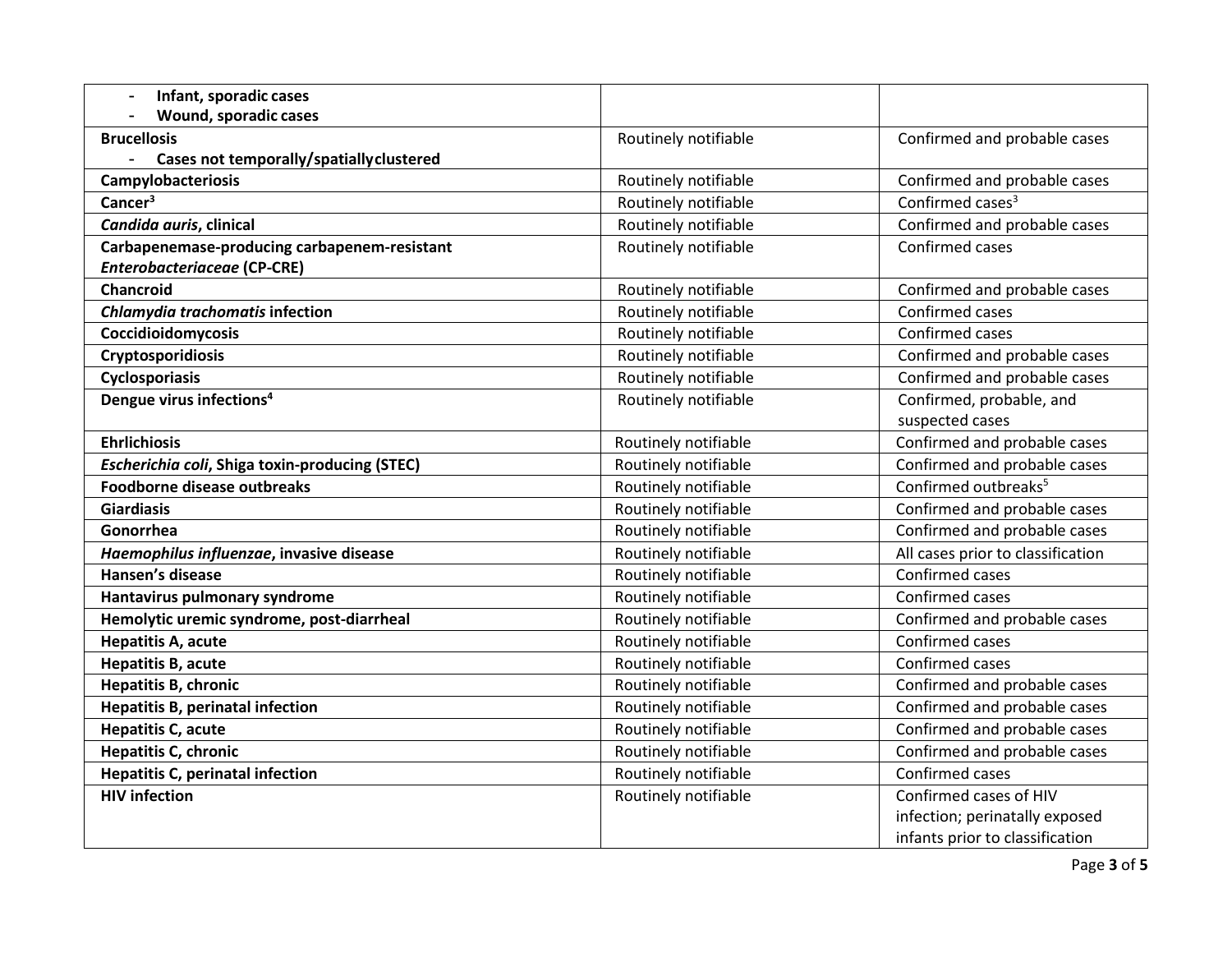| Influenza-associated mortality, pediatric                                                          | Routinely notifiable | Confirmed cases                                          |
|----------------------------------------------------------------------------------------------------|----------------------|----------------------------------------------------------|
| Invasive pneumococcal disease (IPD)                                                                | Routinely notifiable | Confirmed and probable cases                             |
| Lead, exposure screening test result                                                               | Routinely notifiable | All test results <sup>6</sup>                            |
| <b>Legionellosis</b>                                                                               | Routinely notifiable | Confirmed                                                |
| <b>Leptospirosis</b>                                                                               | Routinely notifiable | Confirmed and probable                                   |
| <b>Listeriosis</b>                                                                                 | Routinely notifiable | Confirmed and probable cases                             |
| Lyme disease                                                                                       | Routinely notifiable | Confirmed and probable cases <sup>7</sup>                |
| <b>Malaria</b>                                                                                     | Routinely notifiable | Confirmed and suspected cases                            |
| Meningococcal disease (Neisseria meningitidis)                                                     | Routinely notifiable | Confirmed and probable                                   |
| <b>Mumps</b>                                                                                       | Routinely notifiable | Confirmed and probable cases                             |
| <b>Pertussis</b>                                                                                   | Routinely notifiable | All cases prior to classification                        |
| Pesticide-related illness, acute (non-occupational and occupational)                               | Routinely notifiable | Definite, probable,<br>possible, and suspicious<br>cases |
| Plague                                                                                             | Routinely notifiable | All cases prior to classification                        |
| All cases not suspected to be intentional                                                          |                      |                                                          |
| <b>Psittacosis</b>                                                                                 | Routinely notifiable | Confirmed and probable cases                             |
| Q Fever (acute and chronic)                                                                        | Routinely notifiable | Confirmed and probable cases                             |
| Rabies in an animal                                                                                | Routinely notifiable | Confirmed cases                                          |
| Animal not imported within past 60 days<br>$\blacksquare$                                          |                      |                                                          |
| <b>Rickettsiosis, Spotted Fever</b>                                                                | Routinely notifiable | Confirmed and probable cases                             |
| Rubella, congenital syndrome                                                                       | Routinely notifiable | Confirmed cases                                          |
| Salmonella enterica serotypes Paratyphi A, B (tartrate negative) and<br>C (S. Paratyphi infection) | Routinely notifiable |                                                          |
| Salmonella enterica Typhi (S. Typhi) infection                                                     | Routinely notifiable | Confirmed and probable cases                             |
| Salmonellosis (excluding S. Typhi infection and S. Paratyphi<br>infection)                         | Routinely notifiable | Confirmed and probable cases                             |
| <b>Shigellosis</b>                                                                                 | Routinely notifiable | Confirmed and probable cases                             |
| <b>Silicosis</b>                                                                                   | Routinely notifiable | Confirmed cases                                          |
| <b>Staphylococcus aureus infection</b>                                                             | Routinely notifiable | Confirmed cases                                          |
| Vancomycin-intermediate (VISA)                                                                     |                      |                                                          |
| Vancomycin-resistant (VRSA)                                                                        |                      |                                                          |
| <b>Streptococcal toxic-shock syndrome (STSS)</b>                                                   | Routinely notifiable | Confirmed and probable cases                             |
| <b>Syphilis</b>                                                                                    | Routinely notifiable | Confirmed and probable cases                             |
| Syphilis, congenital                                                                               | Routinely notifiable | Confirmed and probable cases                             |